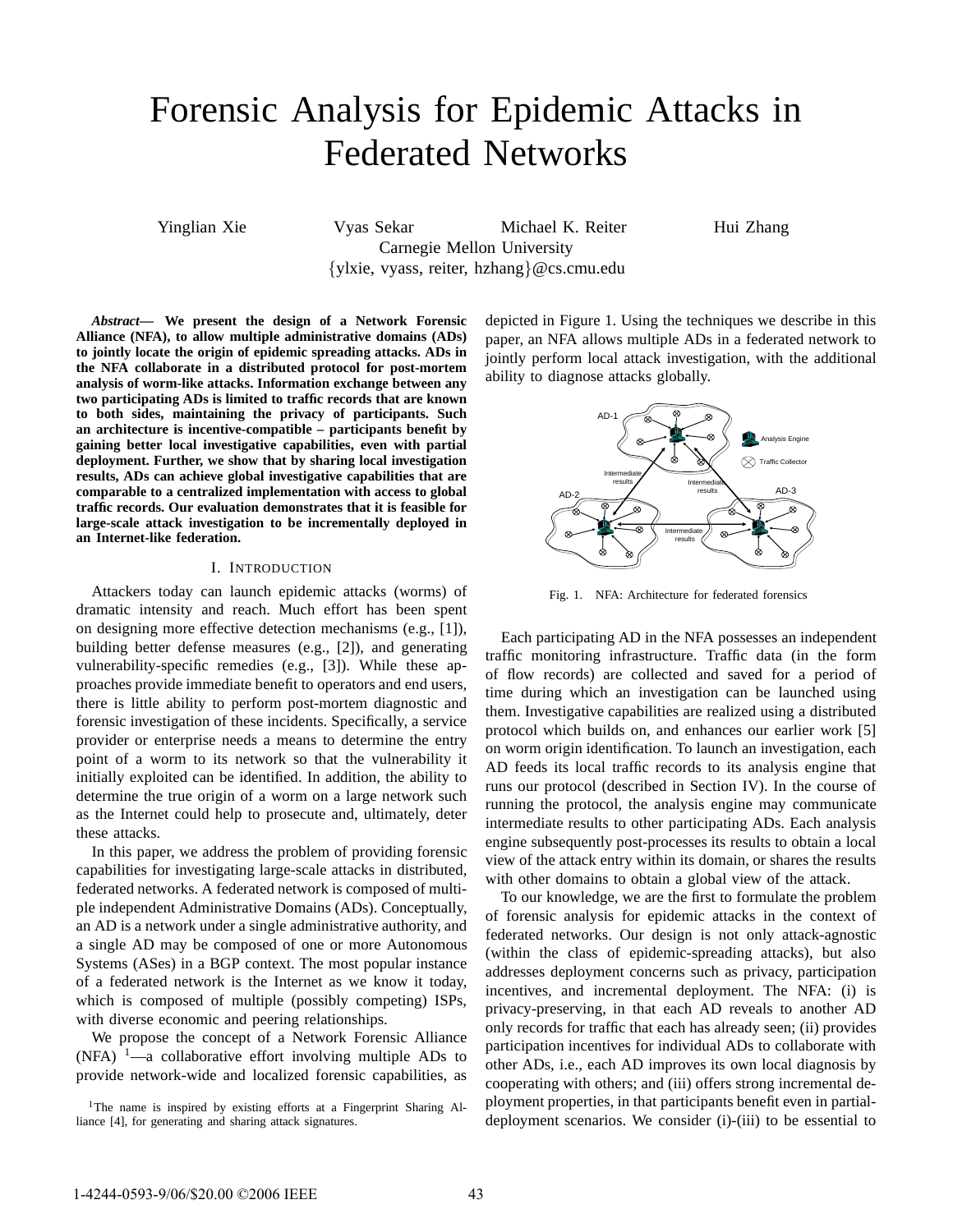a viable federated approach, given the reticence of competing ADs to cooperate except when it is in their interests to do so.

We also present a methodology to address the fundamental challenges of evaluating the effectiveness of worm forensics in such a distributed setting, given the non-availability of multi-AD traffic datasets. Our framework permits us to specify well-defined measures of incentives that any solution in this domain will need to address. Our evaluation includes two sets of experiments: one uses simulation on a network topology defined by the Internet AS-level topology, and the other uses traffic collected from the *Internet2* [6] educational backbone. These experiments show that our approach realizes investigative capabilities comparable to an ideal unified network administrative model, while operating in a federated setting. The evaluations also validate that our approach greatly increases the local investigative capabilities of participating ADs; enables ADs to generate a network-wide reconstruction of the epidemic attack; and degrades gracefully with only partial deployment.

## II. BACKGROUND

Early work in network forensics focused on stepping-stone detection and IP traceback. Stepping-stone detection attempts to bridge sources of attack indirection, in attacks that are launched through a series of intermediate machines. Existing techniques (e.g., [7], [8]) typically require packet-level analysis, and in some cases require the analysis to be applied close to the compromised machines. Both of these would be obstacles in applying these techniques to trace the origin of a largescale worm after the fact, and our approach requires neither. IP traceback focuses on identifying the true sources of packets with spoofed source addresses (e.g., [9], [10], [11]). With respect to large-scale epidemic attacks, traceback techniques typically are not needed since source addresses are seldom spoofed. However, even in epidemic attacks with spoofing, these techniques would simply identify another victim in the vast majority of cases. It is this last obstacle that we seek to overcome here.

Network telescopes have been suggested as an alternative approach to reconstruct worm attacks [12], [13]. Kumar et al. [12] present an approach for reconstructing the spread of the Witty worm by using scan traffic collected by network telescopes to reverse engineer the pseudorandom number sequences used. Rajab et al. [13] use the telescope-observed scan traffic to infer infection times by studying the inter-arrival times between successful scans. Both approaches tackle the problem of worm forensics, but are applicable to only randomscanning attacks that generate traffic to network telescopes. Furthermore, the robustness of using network telescopes for forensic analysis is a topic of ongoing research [14].

Our earlier work proposed a random moonwalk algorithm for identifying the origin of an epidemic attack [5]. The algorithm takes traffic flow-records as inputs, and generates as output a set of "high-ranking" flows. The algorithm works by repeatedly performing random "moonwalks" on the inter-host communication graph and correlating the set of flows traversed by the walks. Each moonwalk starts from an arbitrarily chosen flow. The algorithm then randomly picks a next step backward in time from the set of flows that arrived at the source host of the current flow within the previous  $\Delta t$  seconds. For each next step, the above process repeats until there are no candidate flows to continue the path, or the walk has traversed a maximum of  $d$  hops. Our analysis and empirical evaluation [5] suggest techniques for selecting the sampling window size  $\Delta t$ and the maximum path length  $d$ , using a trace-driven adaptive approach. After many such walks, the algorithm returns a set of flows that are most frequently traversed by the walks. Due to the tree-structured nature of epidemic attacks, the initial causal flows of the attack emerge among the highly ranked flows returned.

The random moonwalk algorithm assumes a unified network administrative model. In large federations such as the Internet, establishing a centralized traffic repository is hardly feasible due to privacy and economic considerations of multiple competing ADs. The approach we propose here builds from the random moonwalk algorithm, but overcomes the shortcomings for deploying this algorithm in Internet-like federated environments. While each AD can perform *isolated* attack investigation using the centralized algorithm, this does not achieve global forensics goals. In addition, as we will show, isolated forensics provides weaker local investigation capabilities than the distributed protocol we propose here, since each AD observes only a small portion of a large-scale, distributed attack.

## III. SYSTEM DESIGN

In this section, we motivate the key components of our design, and outline the three stages that comprise the distributed operation of an NFA.

#### *A. Why Random Moonwalks*

The key insight behind our design decision of adopting the random moonwalk algorithm is an alternative interpretation of it as a Monte-Carlo simulation method to compute the largest eigenvector of a network flow graph. In this light, known results suggest that this algorithm should be relatively resilient to missing data, and so could form the basis of a solution offering good partial deployment properties.

To make this alternative interpretation more concrete, consider a directed  $flow\text{-}graph\ G_f$ , where each node represents a flow. Given a sampling window size  $\Delta t$  for random moonwalks, we insert a directed edge from node  $n_2$  to node  $n_1$ , if the flow  $n_1$  arrived at the source of the flow  $n_2$  at most  $\Delta t$ time units before the start of the flow  $n_2$ . That is, there is a directed edge from node  $n_2$  to node  $n_1$  if a random moonwalk could (single-) step from the flow  $n_2$  to the flow  $n_1$ . After inserting all such edges, we then insert an edge from each sink  $n_2$  (i.e., with zero out-degree) to every other node in  $G_f$ . A random moonwalk then corresponds to a Markov random walk on  $G_f$ , where at each node  $n_2$ , the distribution of the next node is uniform over all nodes to which  $n_2$  has an edge. With this interpretation, the normalized adjacency matrix  $A_f$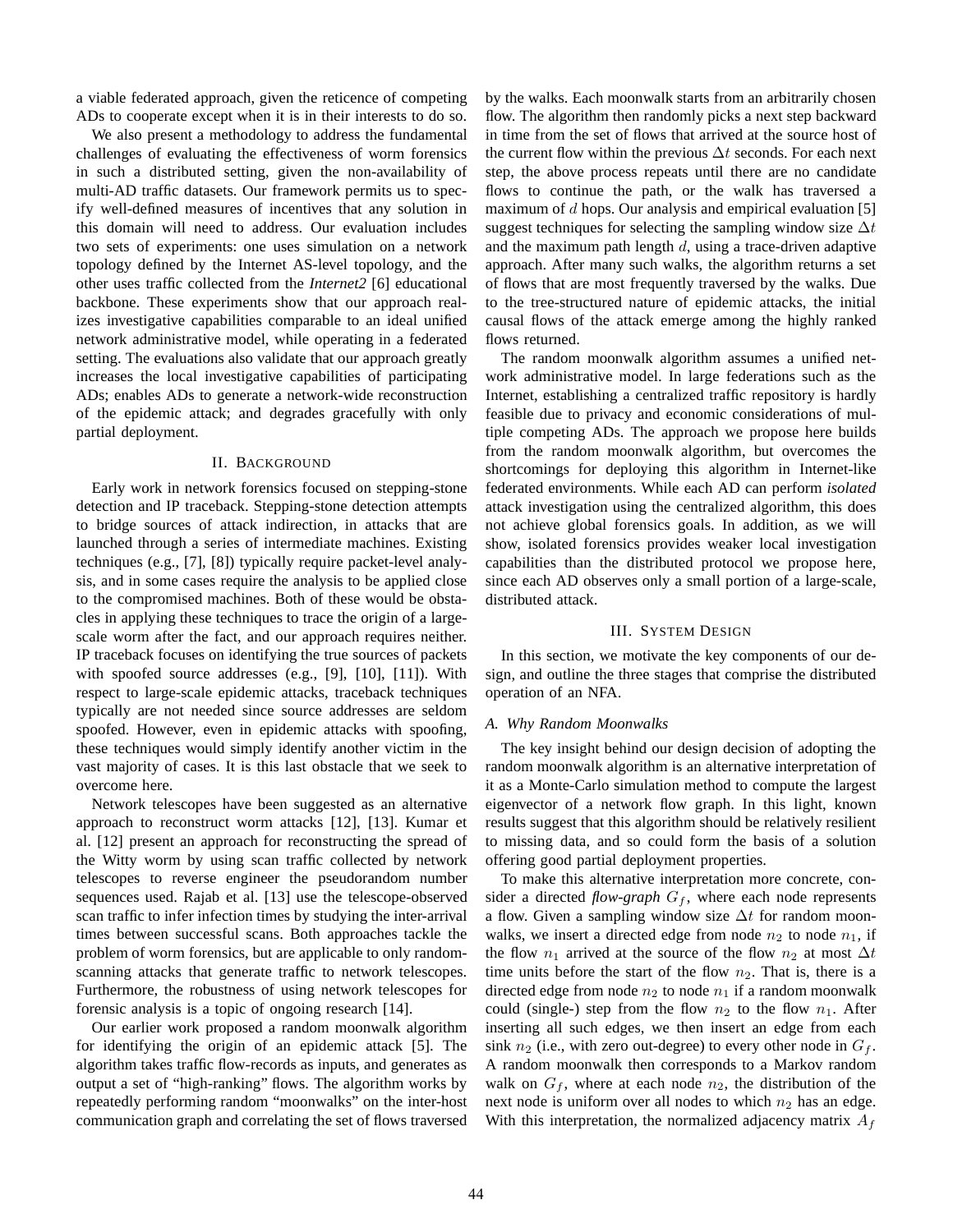defined by  $G_f$  is a stochastic matrix whose row sums are all 1. We consider the spectral analysis of matrix  $A_f$ , namely (non-trivial) solutions to the equation:

$$
A_f x = \lambda x
$$

The stationary distribution  $\pi_0$  of  $A_f$ , computed as the largest eigenvector of  $A_f$ , represents the probability of reaching every node in a global stable state. The flows with the largest probabilities of being traversed in a random moonwalk, thus correspond to those nodes in  $G_f$  which have the largest numerical values in the largest eigenvector (i.e., the stationary probability distribution). These flows, with high probability, are the initial causal flows. We can therefore view random moonwalks as a Monte Carlo sampling method to compute the largest eigenvector of the flow graph  $G_f$ .

Such a spectral analysis view suggests that random moonwalks can be robust to missing traffic, as previous studies have shown that spectral techniques are effective in identifying the underlying structure of graphs even with partial data availability [15], [16]. For this reason, we choose to build the NFA from this random moonwalk algorithm, extending it into a distributed version that can operate in a federated environment.

## *B. Federated Forensics*

In the NFA, multiple ADs independently collect traffic data, and jointly perform attack investigation to identify both the local attack entry points and the global attack source. The high-level idea is that multiple domains can perform loosely coordinated random moonwalks inside their own domains, so that when these walks are viewed together, they achieve the same effect as performing random moonwalks on a unified network. This process involves the following three stages:

*1. Distributed traffic monitoring:* Each participating AD logs flow-level traffic records. Prior work on hash-based traceback has demonstrated that it is feasible to build such fine-grained traffic logging capabilities [11]. As shown in Figure 1, each AD deploys traffic collectors (e.g., routers) to log network flow records, which will then be accessed or queried by an analysis engine.

*2. Collaborative random moonwalks:* Federated domains perform joint attack investigation via a distributed protocol. The analysis engines interact with each other to launch coordinated local random moonwalks on the traffic collected within their own domains. Intermediate results will be shared among ADs to guide new local random moonwalks in an iterative fashion. These intermediate results should not release data that are proprietary to an AD or that should otherwise be protected.

*3. Post-processing for attacker identification:* After performing the collaborative random moonwalks, each participating domain obtains a set of suspicious flows. Each participant can either choose to use the flows independently for local attack investigation, or to further share information to achieve global investigative capabilities.

Since the NFA would be deployed incrementally, one challenge throughout the above process is to gracefully handle missing information, so that the NFA utilizes all available traffic records even when certain ADs do not participate. Next, we first describe how multiple ADs jointly perform collaborative random moonwalks and perform post-processing. We then discuss strategies to deal with missing traffic records in partial deployment scenarios.

## IV. PROTOCOL FOR DISTRIBUTED RANDOM MOONWALKS

In this section, we present a distributed protocol for multiple domains to jointly perform attack investigation in a federated network. In the distributed protocol, each AD participating in the NFA performs two operations: (1) it runs local random moonwalks on flow-records it has collected, and (2) it exchanges intermediate results with other collaborating ADs. These intermediate results will ensure that moonwalks continue even when they cross the network boundaries of ADs which originated them. When these local moonwalks are "stitched" together (via the inter-AD exchanges), they approximate random moonwalks on a global traffic trace (i.e., the union of the traffic observed at all the participating ADs). Throughout the protocol, each AD independently keeps a count of the number of times each flow has been traversed in the local random moonwalks. When the protocol terminates, each participating domain will be able to identify a set of  $Z$  top frequency flows among their traffic records as candidate flows for further investigation. To simplify the description of the protocol, we assume that all ADs in the network collaborate in the distributed operation, and defer a discussion of partial deployment until Section VI.

The protocol begins with a relatively lightweight bootstrap phase to initialize parameters. Participating ADs first decide on the time boundary for investigating the attack. Next, they select H, the maximum number of AD-hops each distributed moonwalk can traverse, and the sampling window size  $\Delta t$ .  $\Delta t$ specifies the maximum look-back window within which candidate flows can be selected for continuing moonwalks. Each domain  $(AD_i)$  could also independently specify a maximum local walk-length  $d(i)$  for walks it performs inside its own domain. ADs also agree on a traffic normalization factor,  $\eta$ , which determines the number of moonwalks that each AD launches initially.

After the initialization, each  $AD_i$  participates in the distributed random moonwalk protocol, and its operation in the protocol is as defined by Figure 2. Using the notation in Table I, the protocol works as follows:

1. Initial launch: Each AD<sub>i</sub> initially launches random moonwalks from within its domain. The number of walks  $W(i)$  launched by  $AD_i$ , is calculated as  $W(i)$  =  $\eta\times$  |FlowSet(i)|.  $\operatorname{AD}_i$  then selects W(i) flows from FlowSet(i), uniformly at random with replacement. For each selected flow F,  $AD_i$  sets its AD hop count h= 0, constructs the tuple  $\langle F,h\rangle$ , and inserts it into InitSet(i)<sup>2</sup>.

<sup>&</sup>lt;sup>2</sup>We use multisets for keeping tuples of flow records and their AD hop counts. Each tuple can occur multiple times in a multiset.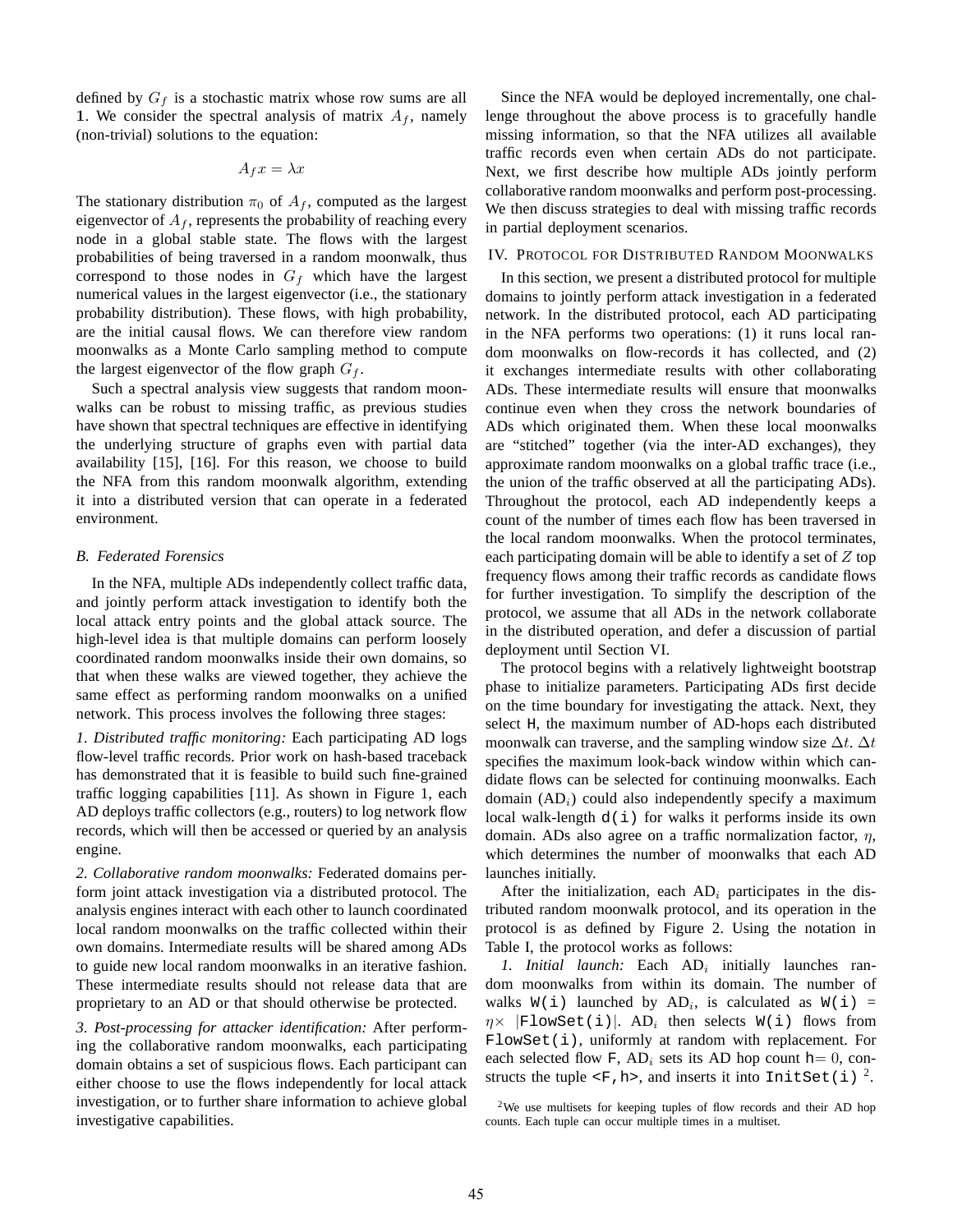| Notation         | Description                                                                                          |
|------------------|------------------------------------------------------------------------------------------------------|
| Flow(i, j)       | A flow record with the source-host in domain $AD_i$ and the destination-host in domain $AD_i$ .      |
| FlowSet(i)       | The set of network flow records whose sources belong to $AD_i$                                       |
| InitSet(i)       | A multiset of flow records and their AD hop counts that $AD_i$ uses to start local moonwalks.        |
| $W(\dot{\perp})$ | The number of walks initially started by $AD_i$ .                                                    |
| d(i)             | The maximum length of a local random moonwalk within $AD_i$ .                                        |
| H                | The maximum number of AD hops a distributed moonwalk can traverse.                                   |
| $\Delta t$       | The sampling window size, defined as the maximum time window to look back for continuing a moonwalk. |

TABLE I

NOTATION USED IN THE DESCRIPTION OF THE DISTRIBUTED PROTOCOL. W(i) AND d(i) ARE LOCAL PARAMETERS DEFINED BY  $AD_i$ . H AND  $\Delta t$  are GLOBAL PARAMETERS PARTICIPATING ADS DECIDE BEFORE THE START OF THE PROTOCOL.

In our two-domain example (Figure 3), both  $AD_1$  and  $AD_2$ use  $W(i) = 2$ . During this initial step,  $AD_1$  selects flow A(1,1) twice and inserts two entries into InitSet(1), both with hop count set to zero.  $AD<sub>2</sub>$  similarly inserts two entries into InitSet(2).

*2. Local random moonwalks:* For every entry <F,h> in  $InitSet(i), AD<sub>i</sub>$  will launch a random moonwalk, with F as the initial step. After performing the local moonwalk from F,  $AD_i$  deletes the corresponding tuple  $\leq$  F, h from  $InitSet(i)$ . A walk will stop within domain  $AD_i$  if it meets any of the following criteria.

- There is no flow to continue the walk in the previous  $\Delta t$ seconds.
- The walk has traversed the maximum number of localhops  $d(i)$  within  $AD_i$ .
- The walk has reached a cross-domain flow whose source host is located in a different AD.

The first two stopping criteria are the same as in the centralized algorithm [5]. The third condition arises due to the distributed setting. Since each AD has only a local view of the global traffic, it lacks sufficient information to select a next step to continue the moonwalk. Specifically, for flows originating from foreign hosts that belong to other ADs,  $AD<sub>i</sub>$ cannot observe all possible incoming flows at such hosts. In the example, a random moonwalk starting from flow  $A(1,1)$ stopped within  $AD_1$  because it reached flow  $C(2,1)$ , whose source is inside  $AD_2$ . A moonwalk starting from flow A(2,2) stopped within  $AD<sub>2</sub>$  after several steps because there was no flow to continue the walk within the previous  $\Delta t$  seconds.

*3. Cross-domain exchanges:* If a local random moonwalk starting from F reaches a cross-domain flow Flow(j,i)<sup>3</sup>,  $AD_i$  increases the corresponding AD hop count h by one. If the new h is smaller than the maximum AD hop count H,  $AD<sub>i</sub>$ sends the tuple  $\leq$ Flow(j,i),h> to AD<sub>j</sub>.

On reception of the tuple  $\leq$ Flow(j,i),h>, AD<sub>j</sub> inserts it into InitSet(j).  $AD_i$  will subsequently launch a local random moonwalk starting from  $Flow(j,i)$ , to continue the distributed random moonwalk.

For example,  $AD_1$  sends <C(2, 1), 1> to  $AD_2$ , which then

inserts the tuple into  $InitSet(2)$ .  $AD<sub>2</sub>$  does not send any flow record to  $AD_1$  because the local moonwalk starting from flow  $A(2,2)$  does not reach a cross domain flow.

*4: Termination condition:* If InitSet(i) becomes empty,  $AD<sub>i</sub>$  terminates its operation, and the analysis engine can then identify the set of  $Z$  flows with the highest counts (i.e., the sum of counts across all of its local random moonwalks).

The inter-AD exchanges have two important properties: (1) minimal information disclosure, and (2) low overhead. The flow records that can be exchanged between a pair of ADs can only be among the set of inter-domain flows between them. Since these cross-domain flows will be independently logged by both ADs, exchanging these flow records does not reveal internal traffic information that is not already available to either AD.

The worst-case communication overhead occurs when every step along the walk triggers a message to be sent across a pair of ADs, resulting  $\sum_{i=1}^{n} W(i) \times H$  flow records to be exchanged in the federation.  $\sum_{i=1}^{n} W(i)$  will typically be a small fraction of traffic, depending on the traffic normalization factor  $\eta$  (typically of the order of 0.1-1%). So the number of records that need to be exchanged will be a very small fraction of total unique flow records. However each flow-record that needs to be exchanged incurs a per-record communication overhead between the pair of ADs. To reduce the number of communication events, ADs can choose to aggregate the set of cross-domain flows at which local walks terminate, and send these flow-records in a single communication exchange with another collaborating AD.

#### V. POST-PROCESSING FOR INVESTIGATION

After performing the distributed random moonwalks, each participating domain obtains a set of top frequency flows, to serve as starting points of further attack investigation. Participating ADs can either choose to use these flows for independent local attack investigation, or further share information to achieve global investigative capabilities.

#### *A. Local View*

ADs can use the flow counts obtained after the distributed moonwalks on the set of flows collected within their network boundaries, and compute the set of  $Z$  top frequency flows for local diagnosis. The locally observed top frequency flows

<sup>&</sup>lt;sup>3</sup>We assume that the source-AD information for each flow can be obtained from whois lookups, data from public routeservers, or using existing tools [17].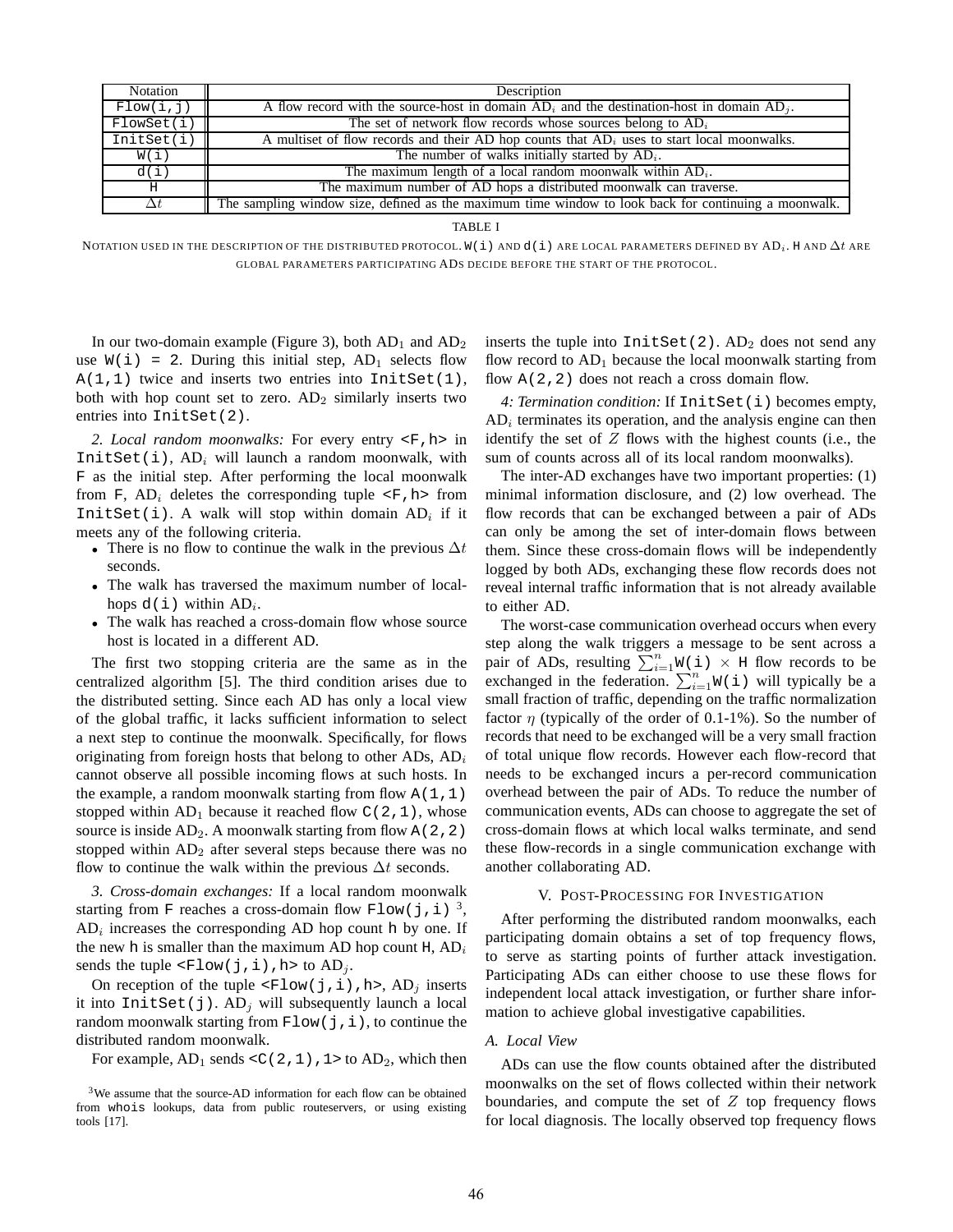```
// delta_t denotes the sampling window size,
// H is the maximum AD hop count
// TSet is a data-structure implementing a set
TSet distributed_moonwalk(TSet FlowSet(i), int W(i),
                          int d(i), int H, int delta t) {
  // Initialize InitSet(i)
  InitSet(i) = \{\}// Select W(i) flows to insert into InitSet(i)for (int j = 1 to W(i)) {
    // Select a flow F randomly from FlowSet(i)F = get\_random\_flow(FlowSet(i));InitSet(i) = InitSet(i) \cup { \langle F, 0 \rangle };}
  // Perform local moonwalks
  while (InitSet(i) not empty){
    foreach tuple \langle F,h\rangle in InitSet(i) \langle// Perform a local random moonwalk starting at F
      // Let endflow be the last step of a local walk
      endflow = random_moonwalk(F, d(i), delta_t);// Remove <F,h> from InitSet(i)
      InitSet(i) = InitSet(i) - {<b>F,h&gt;}</b>;// Check if the walk reached the max. AD hopcount
      h = h + 1;
      if (h \geq H)continue;
      // If the source host of endflow is in AD(j),
      // Send the tuple \leq endflow, h> to AD(j) so that
      // AD(j) will continue the walk from endflow
      int j = find_source_domain(endflow);
      if (j != i){
        send <endflow, h> to AD(j);
    }
} // end foreach
    // end whileReturn a set of flows with highest traversal counts;
}
// tuple <F,h> is the message received from another AD
void received_flow_record(Tuple <F,h>){
  // Insert <F,h> into InitSet(i)
  InitSet(i) = InitSet(i) \cup \{<F,h>\}}
```
Fig. 2. Pseudocode for the operations each  $AD_i$  executes in the protocol. Each analysis engine performs two operations of running distributed random moonwalks and updating its InitSet(i).

can then be used to diagnose the initial attack entry points, or initial infected hosts within a domain. Identifying the attack entry points can help detect configuration or firewall rule errors that may have allowed the attack to enter the network perimeter in the first place.

With such a *Local View* option, ADs realize benefits of collaboration by just participating in the distributed protocol. No additional information will be shared after the distributed protocol has been executed. Section VII-A.2 quantitatively evaluates the participation benefit in terms of improved quality of local attack investigation compared with isolated forensics using various measures.

#### *B. Global Merge*

ADs can choose to share suspicious flow records identified within their domains, for the NFA as a whole to realize global benefits. This functionality is comparable to operation under a unified network model to reconstruct the initial stages of the



Cross-domain exchange  $AD_1\rightarrow AD_2$ : <C(2,1), 1>

Fig. 3. A simple example with two domains collaborating in the distributed protocol. Solid arrows represent the direction of network flows, and dashed arrows represent the direction of random moonwalks (reversed with respect to the flow directionality).

attack, providing diagnostic aids to pinpoint the origin of the attack.

In such a *Global Merge* strategy, each AD<sub>i</sub> identifies Z top frequency flows from FlowSet(i), and broadcasts the counts of these locally identified flows to every other participating domain, after executing the distributed protocol. After receiving the top frequency flows from all participating domains, each AD can identify the  $Z$  flows with the highest global counts.

We note that to compute global flow ranks, each  $AD_i$ contributes  $Z$  flows from FlowSet(i), instead of all collected flows that are used in Local View. Since for  $i \neq j$ , FlowSet(i) and FlowSet(j) do not overlap, flows will not be double counted by different domains. For each flow in FlowSet(i),  $AD_i$  is the only domain to select its next step in the distributed random moonwalks; thus the frequency count that  $AD_i$  maintains for that flow is the flow's global frequency count. Therefore, the computed global flow ranks will be equivalent to the ranks computed by an ideal centralized moonwalk algorithm, assuming the entire federated network is a large unified network.

ADs need not reveal internal traffic records that have been identified, and can share only high frequency crossdomain flow records by broadcasting these flow records and their counts to other participants. This can provide sufficient information to understand how the attack propagated across domains. Participating ADs can also choose to reveal these selected flow records using different degrees of source-address anonymization. The extent to which the globally reconstructed initial attack graph aids further diagnosis, depends on the degree of anonymization that the participating ADs engage in. At one end of the spectrum, ADs can choose to construct the graph at the granularity of actual end-hosts, providing the most fine-grained diagnosis possible. At the other end, ADs can choose to construct the graph at the AD granularity. In the intermediate space, ADs can reconstruct the attack graph at the granularity of coarse-grained network prefix ranges (e.g., using  $/8$  or  $/16$  masks).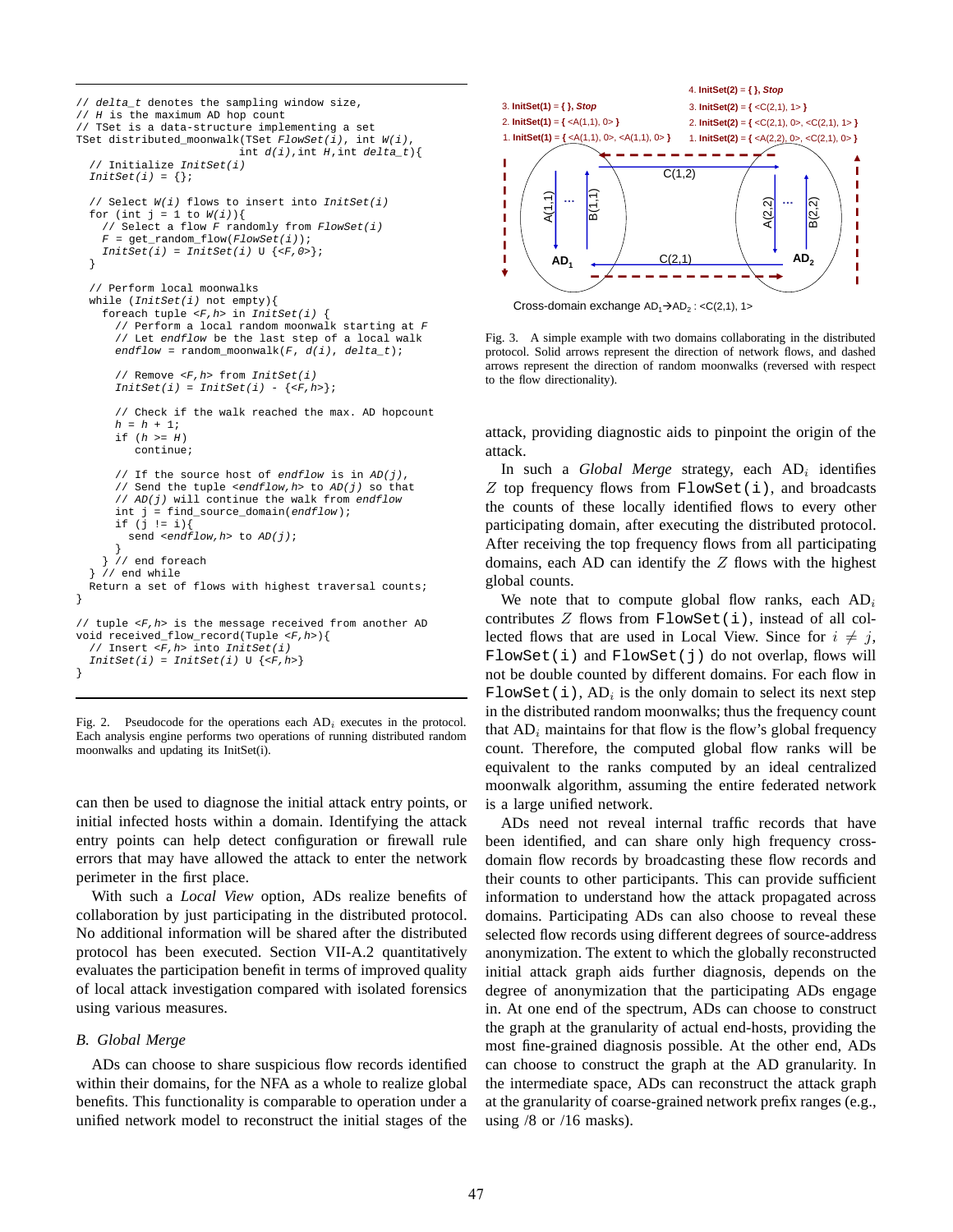

Fig. 4. An example partial deployment scenario. W, X, Y are three ADs that are in the federation, and AD Z does not participate. F1, F2, and F3 represent three network flows to or from host  $u$  in AD  $z$ .

## VI. HANDLING PARTIAL DEPLOYMENT

So far, we assumed that all the ADs in a federated network participate in the NFA. In reality, such an NFA will be deployed in an incremental fashion. Even though the NFA may continue to observe a significant fraction of traffic, we need to extend the protocol to utilize all available traffic records in partial deployment scenarios. Specifically, during the distributed random moonwalks, it may not be possible to continue the walk from flows whose source-ADs do not participate in the NFA.

Figure 4 shows an example partial deployment scenario, where ADs W, X, Y participate in the federated network, while AD z does not. In the distributed moonwalks, suppose X performs a local moonwalk that reaches flow F2, whose source host  $u$  is located inside domain  $z$ , then none of the participating ADs will be able to observe all the incoming flows to  $u$  to continue this walk across domains.

A naive *discard* solution is to assume a closed world environment where ADs simply discard flows originating at non-participating domains. This solution is sub-optimal, as it does not utilize all the observed traffic data among all collaborating ADs, and interesting traffic flow records may end up being discarded in the process. A better solution is to try and perform a best-effort next step selection based on the data available to the participants in the federation. We consider the following strategies to enhance the distributed random moonwalks for continuing a walk once some participating AD reaches a flow originated from a non-participating domain.

*Random selection:* The simplest strategy is to randomly pick a participating AD and request it to continue the walk. In our example, X could randomly pick W or Y to continue the walk from F2, based on their local views of the incoming flows to host u.

*Routing-path based selection:* The second option for the AD is to use routing information and select the participating AD that is closest to the source host on the AD-path. The assumption here is that this selected AD will have the best available partial view to continue the walk. In our example scenario, flow F2 is routed through AD Y to X. Hence with routing-based selection, X would send a message to Y, requesting it to continue the walk, instead of choosing AD W.

*Routing-horizon based selection:* A generalization of the routing-based selection is to identify a set of participating ADs, defined as a *routing horizon*, that provide the greatest coverage over routing paths from the non-participating AD. Given the routing horizon, the AD that reaches a crossdomain flow in the random moonwalks can broadcast the flow record among the participating ADs on the routing horizon, for selecting candidate next step flows. Recall that given the current step  $f$  of the walk, candidate flows are those whose destination is the source of  $f$ , and which occur within previous  $\Delta t$  seconds of f. From the set of candidate flows, the AD can randomly select a flow to continue the walk, and hand off the current flow to the source AD of the selected flow. In our example, when AD X reaches flow F2, it could query both W and  $Y$  for their observed incoming flows to host  $u$  within the previous  $\Delta t$  seconds to F2. Suppose both F1 and F3 are such candidate flows, X could then randomly pick one, say F1, as the next moonwalk step.

## VII. EVALUATION

Our primary results are drawn from a simulation study, with synthetically generated traffic traces mapped into an Internet AS-level topology with over 16,000 ASes (Section VII-A). We also independently validate our findings using data derived from the *Internet2* educational backbone (Section VII-B). Broadly, our evaluation attempts to answer the following questions:

- How does the performance achieved in a federated setting compare with similar analysis in a unified network model? What is the overhead of message exchanges in the distributed protocol? (Section VII-A.1)
- Is the architecture incentive-compatible, i.e, what are the benefits an AD can gain by collaborating with other ADs? (Section VII-A.2)
- How does the performance degrade under different partial deployment scenarios? Is the architecture incrementally deployable, and in particular do participants realize benefits even under partial deployment? (Section VII-A.3)

#### *A. Simulation Study*

We use a simulated trace-driven study to evaluate the deployability of an NFA in an Internet-scale large federation. The network topology for our study is defined by the Internet ASlevel topology, obtained from RouteViews [18]. Each AS in the AS-level topology is mapped into a single AD in our federated network. We model the address-space ownership distribution across different ADs using prefix-ownership advertisements observed from RouteViews, proportionally scaling them down to a smaller address space of  $10^7$  hosts. Routing in our federated network is modeled using hop-count based shortestpath routing.

We implemented an event-driven simulator to generate synthetic flow-level traffic traces in our simulated network topology. Each of the  $10^7$  end-hosts in the address space is associated with a *working-set* of destination end-hosts that it talks to. The working-set size distribution across the hosts is captured using a discretized power-law distribution, with working-set sizes ranging between 10 and 1000 (the powerlaw ensures that most of the hosts have small working-sets and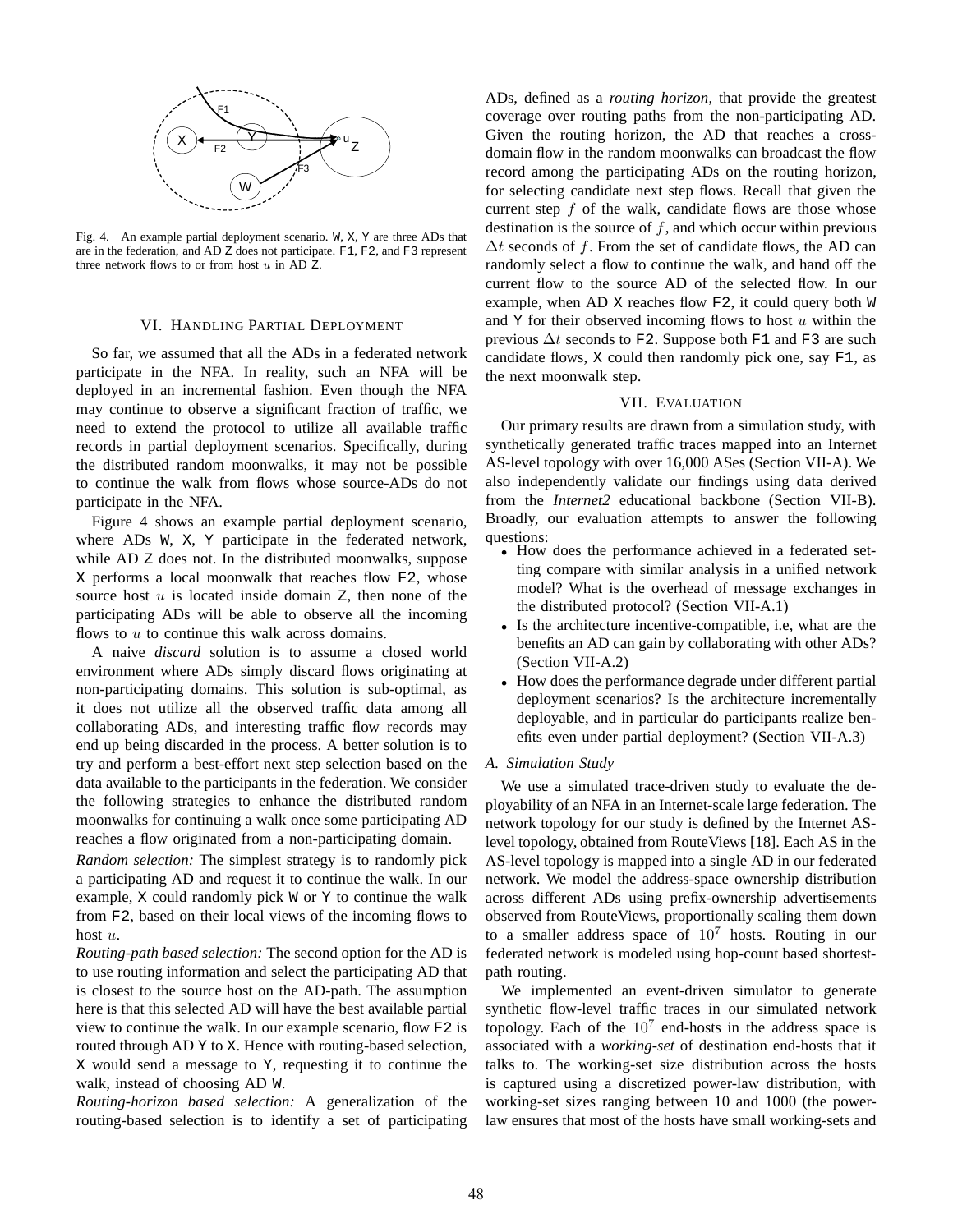a small number of hosts have large working-sets). To initiate a flow, a host picks a destination from its designated working set using a preferential selection policy (also modeled with a discretized power-law distribution over the working-set size).

Attack traffic is specified using a worm scanning model, a scanning rate, and the fraction of hosts vulnerable. In our evaluation, vulnerable hosts are selected uniformly at random from the address-space of  $10<sup>7</sup>$  hosts with a total of 10% of hosts vulnerable to the attacks<sup>4</sup>. We use two different worm scanning models: random and local-preferential scanning. The randomscanning worm selects destinations uniformly at random from the entire address-space. The local-preferential scanning worm selects destinations to infect based on topological locality. For example, an infected host will try and infect hosts within the same source AD with a higher probability, and this probability decreases as a function of topological proximity (measured in terms of hop-count).

For each of the following experiments, we perform 5 independent runs and report the mean. The standard deviations observed across the different runs were small and are not reported for brevity. We set the traffic normalization factor  $\eta$  in the distributed random moonwalks to 10<sup>-3</sup>. For each experiment, we use the methodology in [5] to select the optimal sampling window size, and set the maximum path length  $d(i) = 20$  for each local moonwalk inside a domain.

*1) Accuracy and Overhead:* We first compare the performance of the distributed random moonwalks with a centralized approach, by varying the worm propagation rate with a random scanning attack. The centralized approach [5] assumes access to global traffic records from all ADs in the network. The collaborative, distributed protocol is as described in Section IV. The performance of the centralized and distributed approaches is measured in terms of the detection accuracy, defined as the fraction of the top  $Z$  returned flows that are actually causal flows. With the distributed algorithm, these  $Z$  flows are identified using the *Global Merge* procedure presented in Section V-B.

Figure 5 shows that the detection performance achieved by the distributed random moonwalks closely approximates that of the centralized algorithm. The worm scanning rates are presented relative to the mean of the normal per-host traffic flow rates. Both the centralized algorithm and the collaborative approach achieve high detection accuracy regardless of the worm rates. For the rest of our evaluations, we only present results from a single worm rate, with a scanning rate equal to six times the mean normal traffic rate.

We show in Figure 6, the detection accuracy and communication overhead as a function of  $H$ , the maximum number of AD-hops that moonwalks may traverse. Figure 6 (a) shows how the performance approaches that achieved by the centralized algorithm, as  $H$  increases. With a small  $H$ , the distributed version is less accurate in identifying causal flows. The reason is that the initial steps of the moonwalks start at

<sup>4</sup>The random moonwalk algorithm is robust to the fraction of vulnerable hosts [5]. We do not duplicate the results here due to space constraints.

random flows, and non-causal attack flows are inherently more numerous than causal flows. As ADs exchange intermediate results over time, the majority of the returned flows are causal flows, and the detection accuracy converges after five or six hops. The communication overhead (Figure 6 (b)), in terms of the total number of flow records exchanged in the network, is on the order of  $10^{-3}$  of the total traffic records in the network. While the overhead is a monotonically increasing function of the accuracy, it does not increase significantly beyond the convergence limit of five or six hops.



Fig. 5. Global causal flow detection accuracy with the distributed protocol in the NFA compared with the centralized implementation in a unified network model. We vary the worm rate (relative to the mean normal traffic rate), and select the top  $Z = 100$ .



Fig. 6. Accuracy and communication overhead increase as a function of the maximum AD-hops H a moonwalk can traverse,  $(Z = 100)$ .



Fig. 7. Distribution of the communication overhead in terms of the fraction of total exchanged flow records received and the number of ADs contacted.

We further examine how the communication overhead distributes across the participating ADs in this case. Figure 7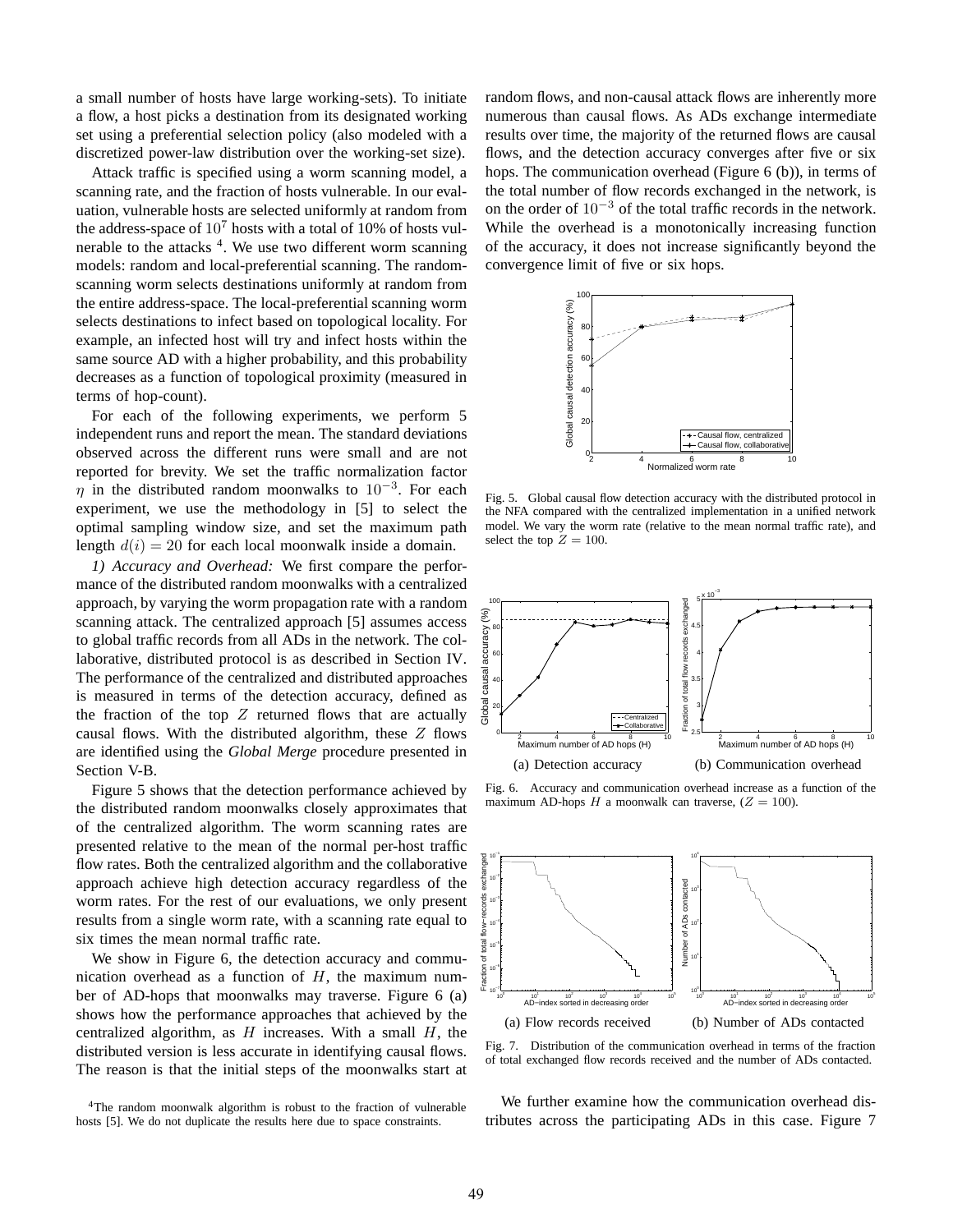

Fig. 8. Causal flow detection accuracy with and without collaboration for each AD  $(Z = 100)$ .



Fig. 9. The ability to identify the initial infected hosts and the attack entry points with and without collaboration for each AD.

(a) shows the fraction of the total exchanged flow records that each participating AD receives in the course of the distributed protocol. The distribution is highly skewed, with a small number of ADs receiving a large fraction of the total flow records exchanged in the network. Figure 7 (b) shows a similar trend in terms of the number of ADs that each participating AD needs to communicate with in the protocol. Further investigation shows that the ADs which receive a high volume of flow-records and need to communicate with a large number of collaborating ADs are ones that own large chunks of the overall address space (and also contain a large fraction of infected hosts). Thus a lot of flows traversed by random moonwalks originated from these domains.

*2) Benefits of Participation:* For a federated architecture to be viable, each participating AD must benefit from collaborating with other ADs. Here, we consider the case where ADs collaborate in the distributed random moonwalks, but subsequently choose to perform only the *Local View* (Section V-A) for post-processing. This is compared against an isolated investigation scenario, where each AD runs a centralized random moonwalk algorithm on locally available traffic data, with optimally chosen parameters.

We consider three measures to quantify the perceived local benefit. The first metric is the (local) causal detection accuracy. Figure 8 (a) compares the CDFs of the causal flow detection accuracy across all the ADs with and without collaboration, where each AD returns the top  $Z = 100$  after the protocol. With isolated forensics, only 40% of the ADs are able to identify causal flows, while through collaboration more than 80% of ASes can successfully identify causal flows. Overall, we find that there is a substantial improvement in the local detection accuracy through participation over an isolated execution. Figure 8(b) correlates the improvement in the local causal flow detection accuracy (defined as  $Accuracy_{LocalView} - Accuracy_{Isolated})$  with the size of the address-space owned by each AD. We observe the larger ADs gain a lot more by collaboration than the smaller ADs.

The other two metrics quantify the ability of each AD to identify the initial infected hosts and the initial attack entry points within its network. Figure 9 (a) depicts the distribution of the accuracy in identifying initial infected hosts. Each AD selects the first 50 internal hosts from among the set of topfrequency flows it has available to it after the distributed protocol<sup>5</sup>. The accuracy of initial host identification is then defined as the fraction of these returned hosts that are among the 50 hosts that are actually infected earliest in time within the AD. We observe that detection accuracy improves across ADs when they participate the NFA.

ADs may also be interested in identifying the first few causal flows where the infection first entered its network. Figure 9 (b) plots the fraction of ADs that successfully identified at least one of the first several entry points, by examining various number of top frequency flows returned with *Local View*. The vast majority of ADs (more than 60%) need to examine only a small number of flows (fewer than 20) before they can detect the first one or two causal flows. These results further corroborate the observations in Figure 8 (a)—collaboration significantly boosts detection performance, and this serves as a strong participation incentive for ADs.

*3) Partial Deployment:* There are two natural concerns with incremental deployability: global accuracy and participation incentives. We would like the causal detection accuracy under partial deployment to be comparable to that under complete deployment. Similarly, ADs should be able to observe participation benefits (as defined by the metrics discussed above) even with partial deployment. We consider two partial deployment scenarios, by varying the set of ADs that do not participate based on AD degree and address space size. In each scenario, we consider the case where the  $k$  largest domains collaborate and the case where these  $k$  largest domains are missing from the NFA, and vary the parameter  $k$ .

**Global Accuracy:** Figure 10 plots the global causal flow detection accuracy by varying the number of large ADs participating/missing, with the random scanning worm model. We find that when large ADs collaborate, the global causal accuracy is high (Figure 10 (a)). In particular, when ADs with largest address space participate in the NFA, the performance is comparable to full deployment. However, when these large

 $5F$ or many of the smaller ADs, there may not be 50 hosts available to return. In such cases, these ADs simply return all internal hosts that appear along moonwalks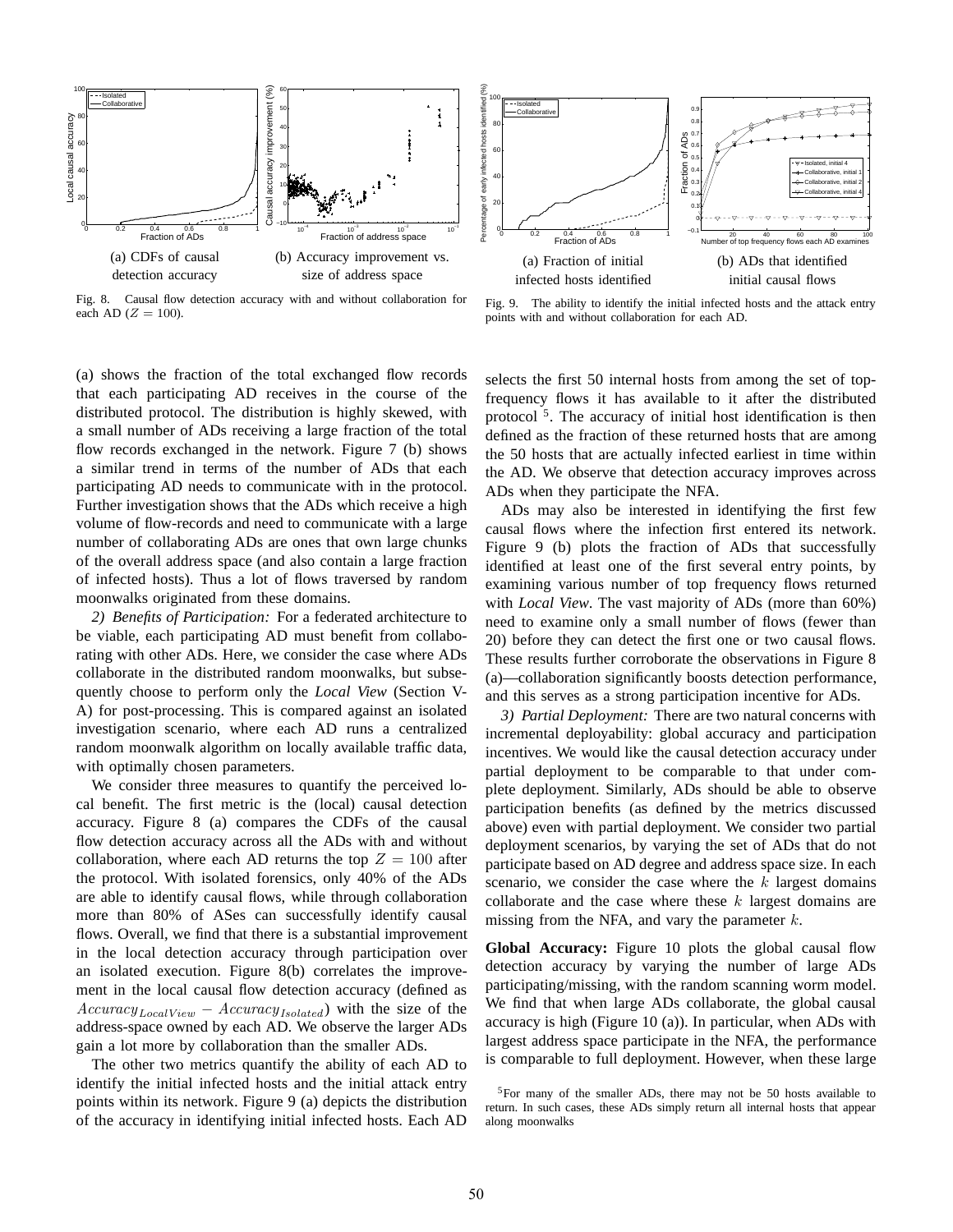

Fig. 10. Global detection accuracy under different missing scenarios, with the random scanning worm. We use the best recovery strategy, i.e., *routing horizon*-based recovery.

ADs are missing from the NFA, the performance degrades significantly, with the global accuracy going down from 80% to 30-40%, even when the vast majority of small ADs collaborate (Figure 10 (b)).



Fig. 11. Impact of worm scanning model on partial deployment performance. We use the best recovery strategy, i.e., *routing horizon*-based recovery.

To investigate this further, we consider the local preferential scanning attack, and show how the number of ADs collaborating impacts the global accuracy (Figure 11 (a)). Under this worm model, the participation of a small number of ADs with largest address space ownership is not sufficient to achieve performance comparable to full deployment, as opposed to the random scanning attack. The moonwalk algorithm suggests that the global accuracy is tightly coupled with the initial causal flows in the attack. Hence, we examine the correlation between the AD address-space size and the fraction of initial infected hosts (defined as the 200 hosts that are infected earliest in time in the network) that are actually present within each AD (Figure 11 (b)). For the random scanning worm, ADs with larger address space also observe larger fractions of early infected hosts within their domains, and thus a larger fraction of initial causal flows for the random moonwalk to return successfully. With a local-preferential attack, larger ADs do not necessarily observe many initial infected hosts, hence the corresponding decrease in the number of initial causal flows available to them.

Figure 12 studies the impact of different recovery strategies (discussed in Section VI) on the global detection accuracy, using the random scanning worm. Intuitively, we expect the *Discard* strategy to have the worst performance, and the *Routing-horizon* strategy to have the best performance. However, we find in Figure 12 (a) that when the ADs with large address-space ownership collaborate, the recovery strategies have negligible impact on the overall performance. This is because these ADs already observe the most number of initial infected hosts and a large amount of attack traffic with the random scanning worm model. With only a small number of large degree ADs participating, the recovery strategies do have significant impact on performance (Figure 12 (b))  $<sup>6</sup>$ .</sup>

The above results suggest that both attack models and recovery strategies may have impact on performance with partial deployment. We briefly discuss possible attack models in Section VIII. Further understanding the performance implications under more diverse partial deployment scenarios is a topic of ongoing work.



Fig. 12. Impact of recovery strategies on performance, with large ADs participating.

**Participation Benefits:** Next, we investigate the participation benefits of individual ADs under partial deployment, once again using the random-scanning worm. Figures 13 (a) and (b) show how different partial deployment scenarios affect the participation benefits. We sort ADs based on addressspace ownership and degree (from large to small), respectively, and categorize ADs based on their ranks in the sorted order. We then compute the average local causal flow detection accuracy  $(Z = 100)$  of ADs within each category, and compare the performance achieved by varying the number of large ADs participating. Overall, participation yields benefit for all categories of ADs. Specifically, we find that the large ADs perceive similar benefits to the full collaboration case, even when the rest of the 90% of the ADs do not participate in the NFA. We also observed earlier (Figure 8 (b)) that the perceived performance benefit is greatest for the large ADs in the NFA. These observations bode well for the deployability of the NFA, since it suggests that, for the vast majority of attacks known today which use random scanning for destination selection, domains that have the greatest impact on global performance also have very strong incentives to participate in the NFA.

<sup>6</sup>Our analysis using the Routeviews dataset suggests that the correlation between the address-space ownership and AS-degree is not very pronounced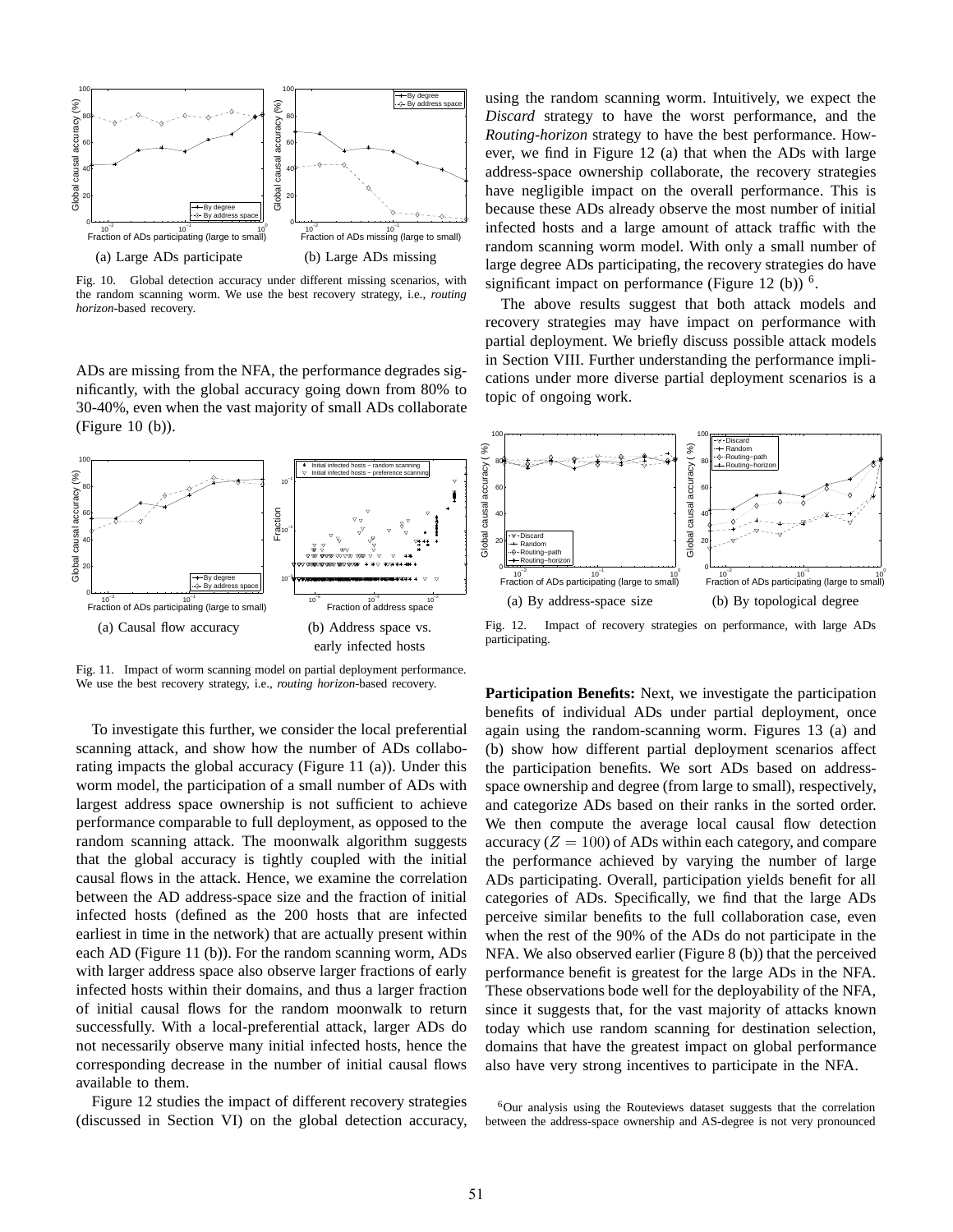

Fig. 13. Benefits of participation under partial deployment, assuming the large ADs participate.



Fig. 14. Internet-2 study results. Each node in the federation corresponds to a router in the Abilene network, denoted by a two-letter city code. We compare the performance of a collaborative effort against investigation in isolation.

## *B. Internet-2 Trace Study*

We also independently validated our results over a one-hour traffic snapshot from each of the 11 routers in the Abilene backbone. The data set consists of sampled unidirectional flow records (with 1 in 100 sampling). IP addresses in the dataset were anonymized by zeroing out the last 11 bits of the source and destination IP address fields. In our evaluation, each of the 11 routers serves as an independent domain for our 11-AD federation over the Abilene topology [6]. We map each observed /21 prefix range to a unique end-host, and subsequently assign the hosts as being "owned" by the router that most frequently observes traffic to/from that prefix range.

We generate synthetic attack using a random-scanning worm, with each infected host scanning at 0.5 scans per second and 10% of the hosts being vulnerable. Given that our goal is not to perform attack analysis over Internet2, but rather to validate our results using a more realistic workload of background traffic, we believe this dataset can serve this purpose, and our results are not biased by these transformations (Refer [19] for our detailed experiment setup and complete results).

We first examine the local causal flow detection accuracy, shown in Figure 14 (a). For all the domains, we find that there is a substantial improvement in the detection accuracy through participation over an isolated execution. For example, the performance of domain *IP* improves from around to 20% to 80%. Even though the absolute accuracy is relatively low for domain *KS* compared with other domains after collaboration,

the relative performance increase is at least 80%.

The second measure we have discussed is the ability to identify the set of hosts that are infected earliest in time. Each domain identifies the first 50 internal hosts by examining the top frequency flows in order. Figure 14 (b) shows the fraction of these 50 hosts which are among the 50 internal hosts that are actually infected earliest in time for each AD. We observe that compared with isolated execution of random moonwalks, the ability to find the initial infected hosts increases significantly with collaboration.

## VIII. LIMITATIONS

We discuss limitations and vulnerabilities in our design, and outline potential remedies. Formulating realistic adversarial models and strategies, and devising more comprehensive solutions to such attacks, are topics of ongoing work.

**Slow-rate attacks:** Attackers may wish to evade detection by slowing down the attack propagation rate to blend their propagation into the normal background traffic. Our initial results in [5] suggest that even slow propagating attacks exhibit "tree" like structured traffic pattern. While the detection accuracy of our approach decreases with a lower attack scanning rate, the effectiveness of these slow-rate attacks in infecting all vulnerable hosts is reduced as well. Future work includes further investigating the detection accuracy of the NFA across a wider spectrum of attack propagation rates.

**Server-targeted attacks:** Attackers may also target servers as initial victims for spreading epidemic attacks. Since servers usually have a large number of incoming flows, their presence in the attack-tree could help conceal the attack tree structure, especially during the early spreading stage. In particular, once random moonwalks reach outgoing flows from a server, the probability of the walks converging to the malicious incoming causal flow becomes smaller. However, servers are generally better engineered and protected, and often operate in configurations that are not likely to be susceptible to client software vulnerabilities. Hence, we expect such attacks to be more difficult in practice.

**Latent-period varying attacks:** In our protocol, participating ADs use a bootstrap mechanism to agree on a sampling window  $\Delta t$  as the maximum look-back window for selecting flows in the distributed moonwalks. Attackers may vary the latent period between the time a host gets infected and the time the host starts scanning to defeat the system. To detect such attacks in forensic analysis, ADs may choose a slightly larger  $\Delta t$ , to identify attacks with varying latent periods. ADs may also adaptively select  $\Delta t$  at various steps along the moonwalks, for example, choosing an  $\Delta t$  that yields at least one incoming flow for continuing the moonwalk.

**Topology-aware attacks:** Our experiment results of different worm models with partial deployment suggest that the attackers may use the knowledge of network topology and the NFA's deployment status to evade detection. With only a subset of ADs participating, an attacker can restrict the spread of the attack during the initial stage within the network boundary of non-participating ADs. Only after a sufficient number of